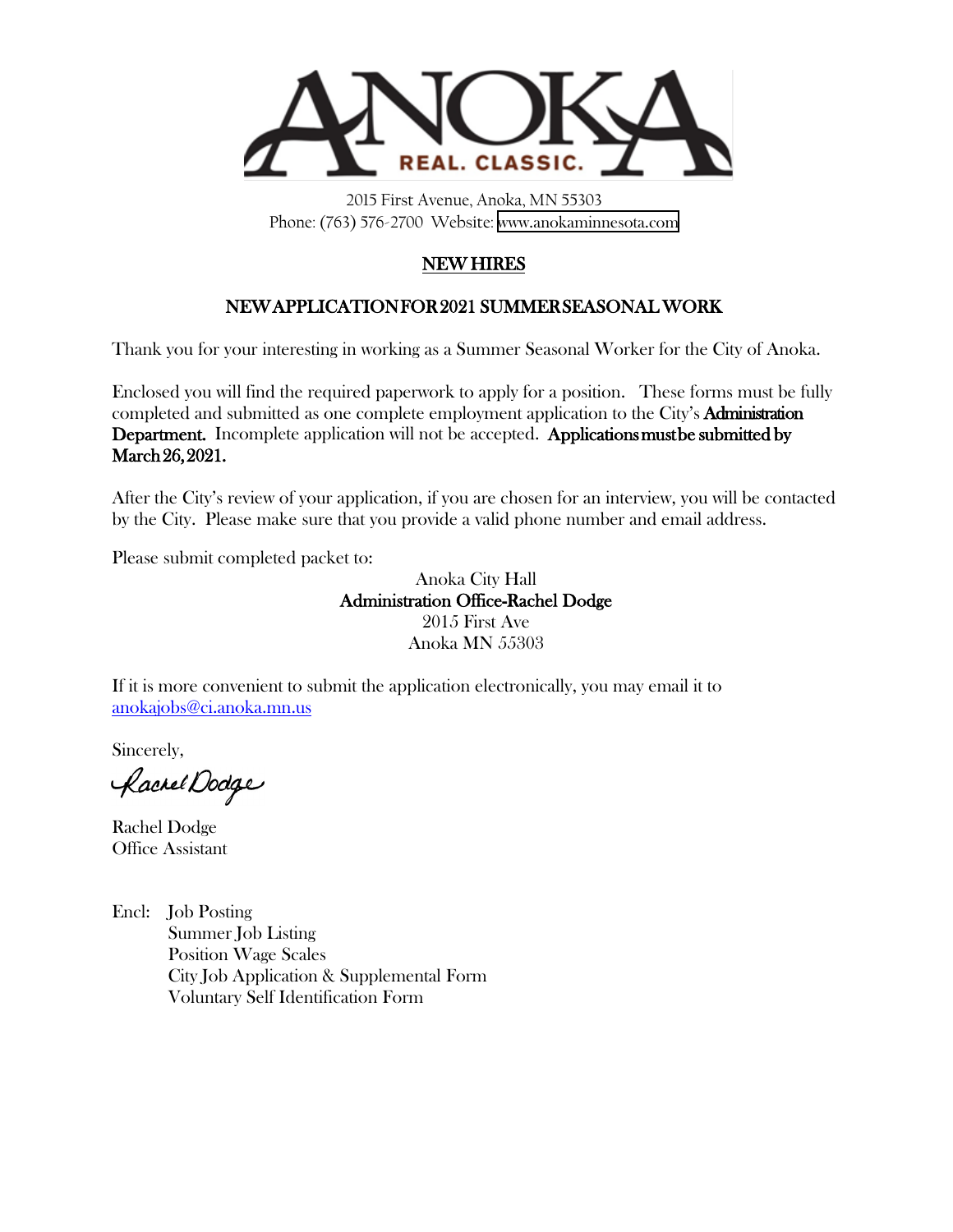# **City of Anoka**

## **Summer Seasonal Positions**

The City of Anoka is now accepting applications for all summer seasonal positions. You must be a minimum of age 15 to be a Lifeguard. Some positions are open to minors age 16 or above, some areas of the Public Services and Golf Course require individuals to be at least 18 years of age. Individuals in all positions must be able to work outside in all weather conditions. Wage range for positions are dependent upon position (see City website for specific wage details).

#### **APPLICATION DEADLINE**: **4:30 p.m. Friday, March 26, 2021**

#### **CONDITIONS OF EMPLOYMENT**

Successful candidate must pass a criminal background check and pre-employment drug screen prior to beginning employment with the City of Anoka.

#### **TO APPLY**

All applicants must submit a completed application packet. Application packets may be obtained from Anoka City Hall, by downloading from the City's website [www.anokaminnesota.com](http://www.ci.anoka.mn.us/), or by calling 763-576-2740.

Application packets must be submitted to: City of Anoka-Administration Department, 2015 First Ave, Anoka MN 55303 or via email to [Anokajobs@ci.anoka.mn.us](mailto:Anokajobs@ci.anoka.mn.us) **The City does not accept Cover Letters or Resumes.**

#### **AA/EOE**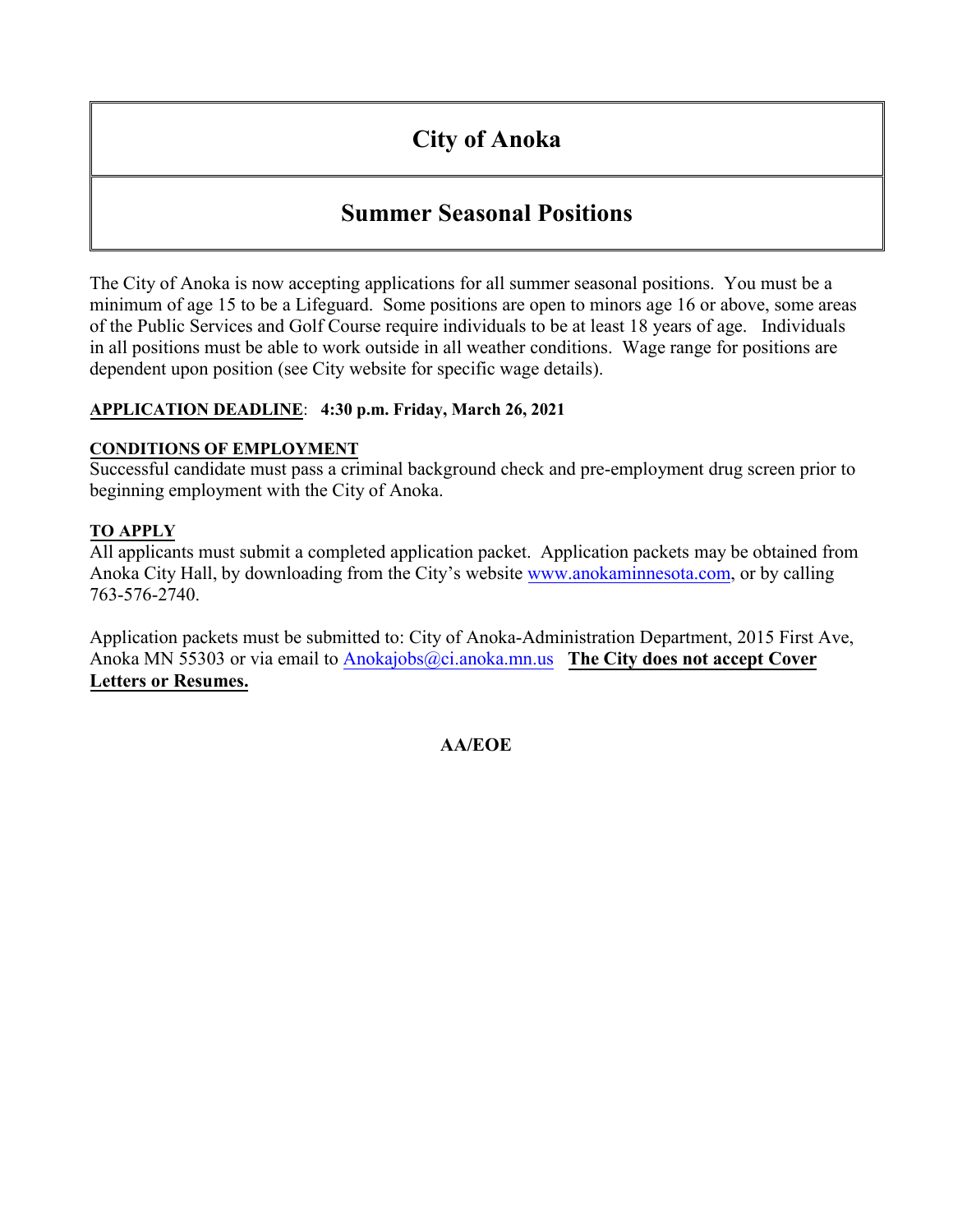# **SEASONAL WORKER PAYSCALE** *(remains effective until changed)*

| <b>ELECTRIC DEPARTMENT</b> |               |         |
|----------------------------|---------------|---------|
| Electric Lineworker Intern | <b>Start</b>  | \$27.08 |
|                            | After 1 year  | \$28.08 |
|                            | After 2 years | \$29.08 |
|                            | After 3 years | \$30.08 |
|                            | After 4 years | \$31.08 |

| <b>GREEN HAVEN GOLF COURSE</b> |               |         |
|--------------------------------|---------------|---------|
| Golf Maintenance, Golf Shop    | <b>Start</b>  | \$12.00 |
|                                | After 1 year  | \$12.75 |
|                                | After 2 years | \$13.50 |
|                                | After 3 years | \$14.25 |

| <b>PUBLIC SERVICES MAINTENANCE</b> | Start           | \$11.00 |
|------------------------------------|-----------------|---------|
|                                    | After 1<br>vear | \$11.75 |
|                                    | After 2 years   | \$12.50 |
|                                    | After 3 years   |         |

## **SEWER & WATER MAINTENANCE** \$17.00

| <b>AQUATIC CENTER</b>                                        |               |         |
|--------------------------------------------------------------|---------------|---------|
| Cashier/Concessions                                          | <b>Start</b>  | \$9.65  |
|                                                              | After 1 year  | \$9.90  |
|                                                              | After 2 years | \$10.15 |
|                                                              | After 3 years | \$10.40 |
|                                                              |               |         |
| Lifeguard                                                    | <b>Start</b>  | \$10.75 |
|                                                              | After 1 year  | \$11.50 |
|                                                              | After 2 years | \$12.25 |
|                                                              | After 3 years | \$13.00 |
|                                                              |               |         |
| Lifeguard Instructor: *requires additional LGI certification | Start         | \$11.75 |
|                                                              | After 1 year  | \$12.50 |
|                                                              | After 2 years | \$13.25 |
|                                                              | After 3 years | \$14.00 |
|                                                              |               |         |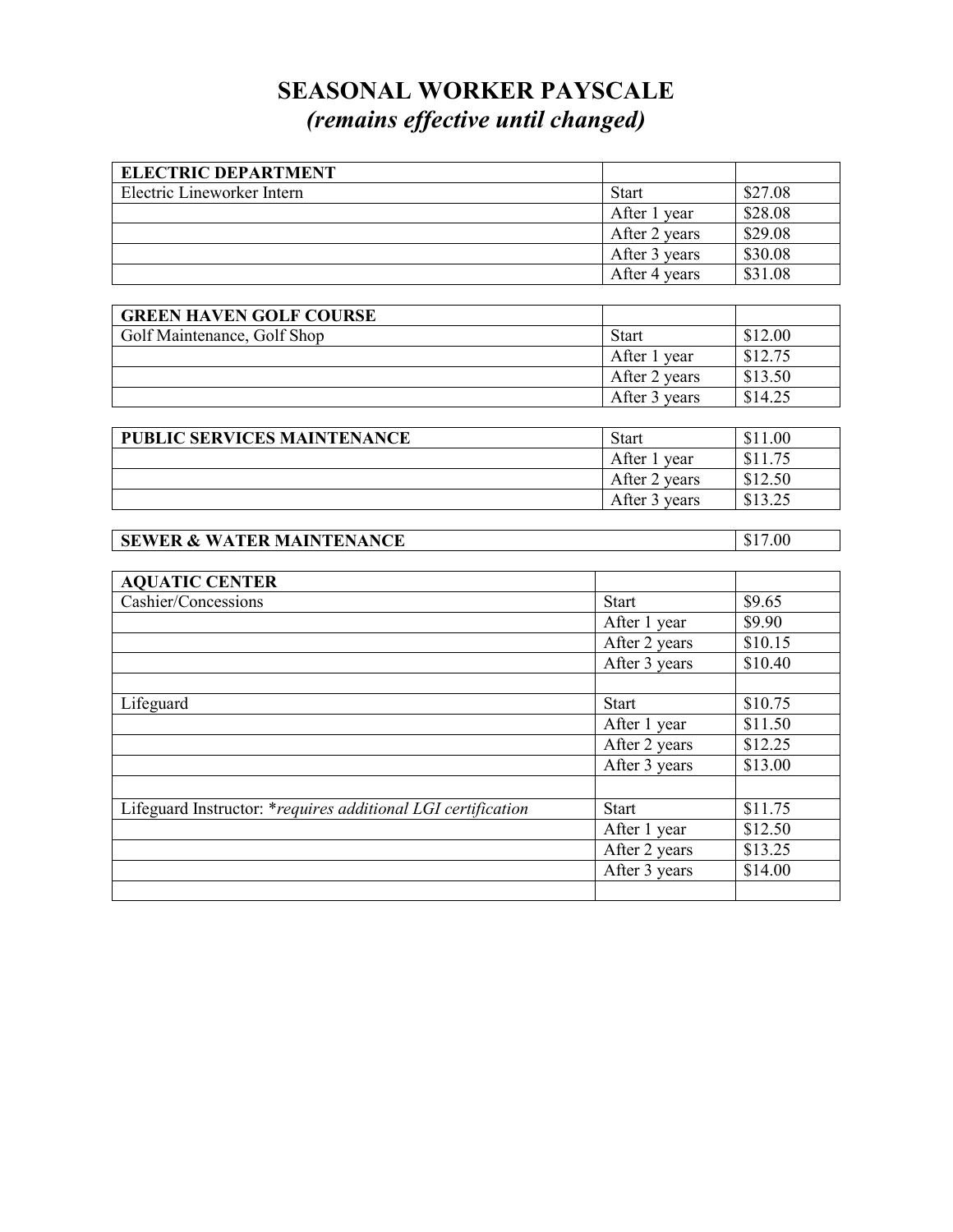| <b>AQUATIC CENTER (Continued)</b>           |               |         |
|---------------------------------------------|---------------|---------|
| Swim Instructor                             | <b>Start</b>  | \$11.50 |
|                                             | After 1 year  | \$12.25 |
|                                             | After 2 years | \$13.00 |
|                                             | After 3 years | \$13.75 |
|                                             |               |         |
| Swim/Dive Coach                             | <b>Start</b>  | \$14.00 |
|                                             | After 1 year  | \$14.75 |
|                                             | After 2 years | \$15.50 |
|                                             | After 3 years | \$16.25 |
|                                             |               |         |
| Assistant Manager/Pool Operator-Maintenance | <b>Start</b>  | \$14.00 |
|                                             | After 1 year  | \$14.75 |
|                                             | After 2 years | \$15.50 |
|                                             | After 3 years | \$16.25 |

# **WINTER SEASONAL Effective 11-01-2020**

| <b>ICE RINKS</b>   |               |         |
|--------------------|---------------|---------|
| Ice Rink Attendant | <b>Start</b>  | \$10.50 |
|                    | After 1 year  | \$10.75 |
|                    | After 2 years | \$11.00 |
|                    | After 3 years | \$11.75 |

| <b>GREEN HAVEN GOLF COURSE</b> |               |         |
|--------------------------------|---------------|---------|
| Ski Trail Groomer              | Start         | \$17.00 |
|                                | After 1 year  | \$17.25 |
|                                | After 2 years | \$17.50 |
|                                | After 3 years | \$18.00 |

UPDATED 11-01-2018

UPDATED 11-09-2018 (Ski Trail Groomer Wage change)

UPDATED 11-29-2018 (Ice Rink Attendants, to meet new 2019 minimum wage requirements)

UPDATED 03-27-2019 (added Pool Maintenance position)

UPDATED 03-02-2020 (Removed First Assistant Golf Professional Position)

UPDATED 11-01-2020 (Winter Seasonal Wage changes)

UPDATED 01-28-2021 (Summer Seasonal, changed Golf positions and added Swim/Dive Coach)

*\* One Season = One Year*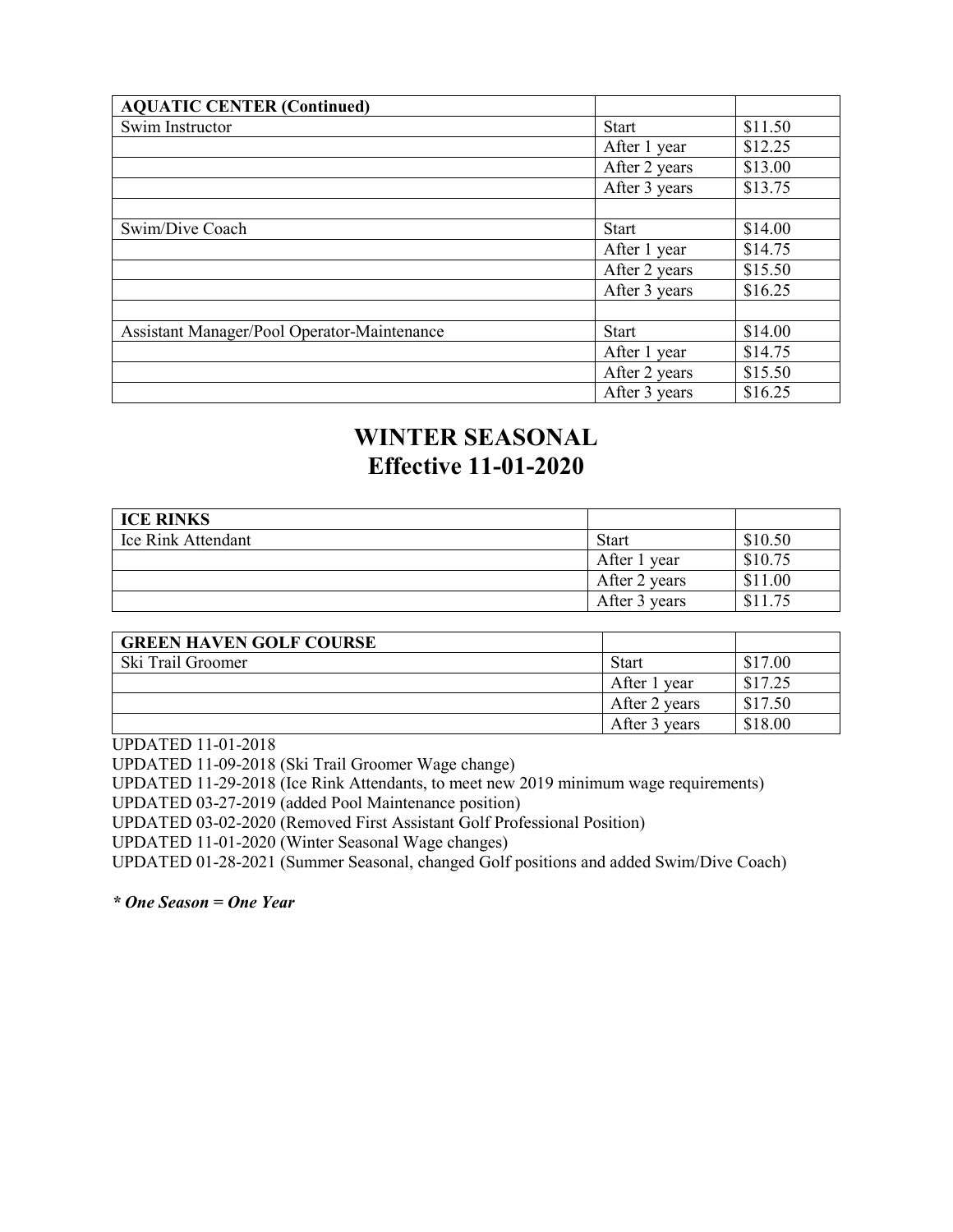# **CITY OF ANOKA SEASONAL JOB OPPORTUNITES INDICATE WHAT JOB YOU ARE APPLYING FOR**

#### **ELECTRIC DEPARTMENT**

**Electric Lineworker Intern**: Shovel ditches, assist line crew setting poles and transformers, run hand-lines, drag brush, assist with tree trimming, warehouse, underground locating and other duties that employee is familiar with.

#### **GREEN HAVEN GOLF COURSE**

**Golf Maintenance**: mowing, trimming, raking, garbage.

**Golf Shop:** Pro Shop workers will take reservations, cashier, stock shelves, and clean store. Rangers will ensure golf games are moving smoothly, will assist patrons and assist in Pro Shop. Golf Cart staff will clean and park golf carts and assist Rangers.

**PUBLIC SERVICES MAINTENANCE**. Ball field maintenance, park maintenance, cemetery maintenance, street maintenance, mowing, landscaping, general public services duties.

**SEWER & WATER MAINTENANCE**. Gate valve locate, well house maintenance, painting, miscellaneous maintenance and repair.

#### **AQUATIC CENTER POSITIONS**

**Cashier/Concessions**: Pool pass sales, daily admissions, clerical work, reports, sales of concessions and cleaning.

**Lifeguard**: Surveillance of patrons, provide emergency care and treatment as required until arrival of emergency medical services. Training, including First Aid and CPR Certificates are required. \*May be age 15 if certified.

*Lifeguard Instructors will be designated by the Recreation Manager. Lifeguard Instructors require an LGI certification.* 

**Swim Instructor**: Instructs and evaluates students participating in swim lessons, responsible for safety of participants.

 **Swim/Dive Coach**: **:** Coaches organize, direct, and administer swim/dive programs including, but not limited to: skill/technique instruction, communicate with participants and parents, and create a welcoming and collaborative swim/dive team environment. *Must maintain certifications in Lifeguarding, CPR with AED & First Aid, or become certified within a reasonable amount of time of starting the job.*

**Assistant Manager/Pool Operator-Maintenance**: Assists Recreation Manager in all facets of Aquatic Center operations.

#### *\*\*\*\*\*\*\*\*\*\*\*\*\*\*\*\*\*\*\*\*\*\*\*\*\*\*\*\*\*\*\*\*\*\**

*DUE TO SEASONAL WORKLOAD, EMPLOYEES MAY BE REQUIRED TO WORK OR ASSIST IN OTHER SEASONAL POSITIONS OR DEPARTMENTS*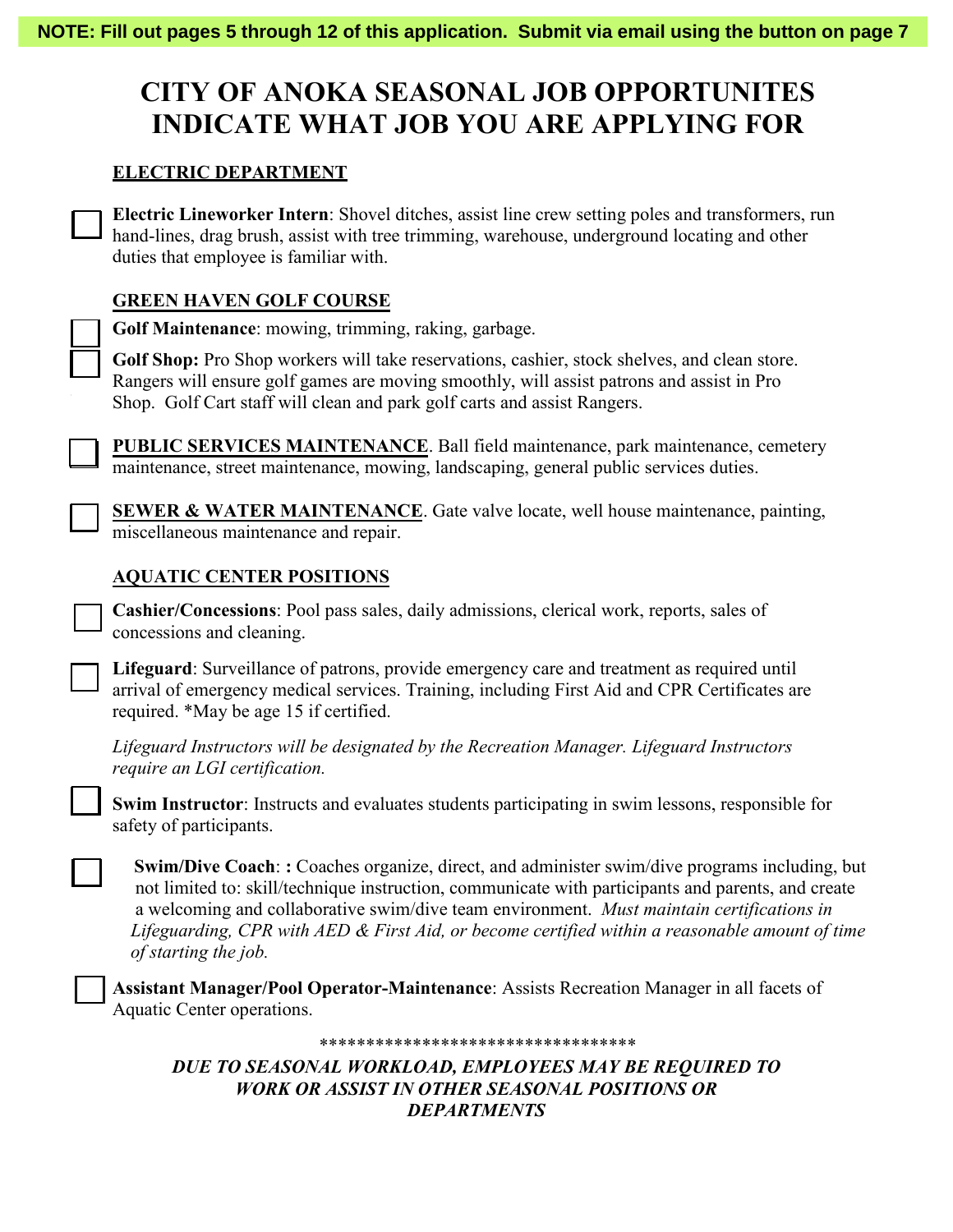## **CITY OF ANOKA SUPPLEMENTAL APPLICATION FORM**

# **SEASONAL EMPLOYEE**

You must complete this form to be considered an applicant with the City of Anoka. **Do not list "see resume" as a response.**

| <b>APPLICANT NAME:</b>                                                                                                                                                                                                                                                                      |
|---------------------------------------------------------------------------------------------------------------------------------------------------------------------------------------------------------------------------------------------------------------------------------------------|
| <b>POSITION APPLYING FOR:</b><br>Must use appropriate title from Seasonal Job Opportunities List                                                                                                                                                                                            |
| Date you are available to start work:                                                                                                                                                                                                                                                       |
| Hours you are available to work:                                                                                                                                                                                                                                                            |
| Days of week you are available to work:                                                                                                                                                                                                                                                     |
| Sun<br>Tues<br>Mon<br>Weds<br><b>Thurs</b><br>Sat<br>Fri                                                                                                                                                                                                                                    |
| List any dates (month/date/year) that you are NOT available to work during the season, such as<br>vacation(s). This will not eliminate you from consideration. It will be used for scheduling<br>purposes. You must indicates days you are not available or time-off request may be denied. |
| to                                                                                                                                                                                                                                                                                          |
| to                                                                                                                                                                                                                                                                                          |
| to                                                                                                                                                                                                                                                                                          |
| FOR POSITIONS IN ELECTRIC, GOLF, PUBLIC SERVICES, AND<br><b>SEWER &amp; WATER, ANSWER THE FOLLOWING:</b>                                                                                                                                                                                    |
| Do you have a valid Driver's License?<br>Yes<br>N <sub>o</sub>                                                                                                                                                                                                                              |
| N <sub>o</sub><br>Do you have a CDL License?<br>Yes                                                                                                                                                                                                                                         |
| FOR POSITIONS AT AQUATIC CENTER, ANSWER THE FOLLOWING:                                                                                                                                                                                                                                      |
| How many hours per week can you commit to working?                                                                                                                                                                                                                                          |
| If applying for Cashier/Concessions, answer the following:                                                                                                                                                                                                                                  |
| Do you have experience using a cash register?<br>Yes<br>No                                                                                                                                                                                                                                  |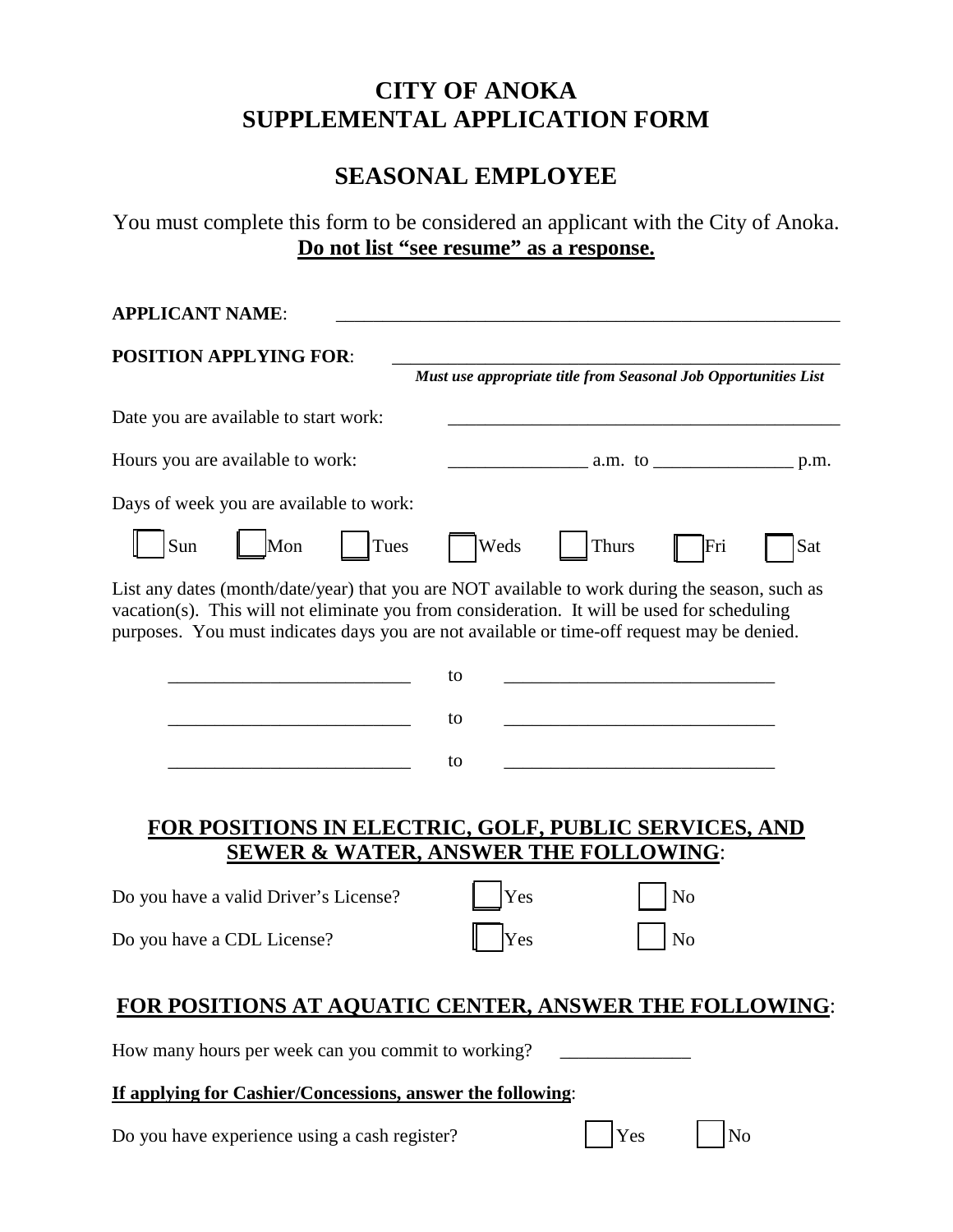#### **If applying for Lifeguard position, answer the following**:

| Do you hold a current Lifeguard Training (01) Certificate?      | Yes        | No                  |
|-----------------------------------------------------------------|------------|---------------------|
| If no, are you interested in taking the certification course?   | <b>Yes</b> | N <sub>o</sub>      |
| Do you hold a Certificate in First Aid and CPR?                 | <b>Yes</b> | N <sub>o</sub>      |
| Do you hold a Lifeguard Instructor (LGI) Certificate?           | Yes        | $\overline{\rm No}$ |
| If applying for Swim Instructor position, answer the following: |            |                     |
| Do you hold a current Water Safety Instructor Certificate?      | Yes        | No                  |

Do you hold a Certificate in First Aid and CPR?  $\bigcap_{Y \in S} Y$   $\bigcap_{Y \in S} Y$ 

Are you at least 16 yrs of age (Red Cross requirement)?  $\vert$  | Yes | | No

**I certify that all answers to the above questions are true and correct and that any false information on or the omission of information from my application and/or Supplemental Form will be cause for rejection of this application and/or termination from employment, without notice or benefits.**

\_\_\_\_\_\_\_\_\_\_\_\_\_\_\_\_\_\_\_\_\_\_\_\_\_\_\_\_\_\_\_\_\_\_\_\_\_\_\_\_\_\_ \_\_\_\_\_\_\_\_\_\_\_\_\_\_\_\_\_\_\_\_\_\_\_

**Applicant's signature Date**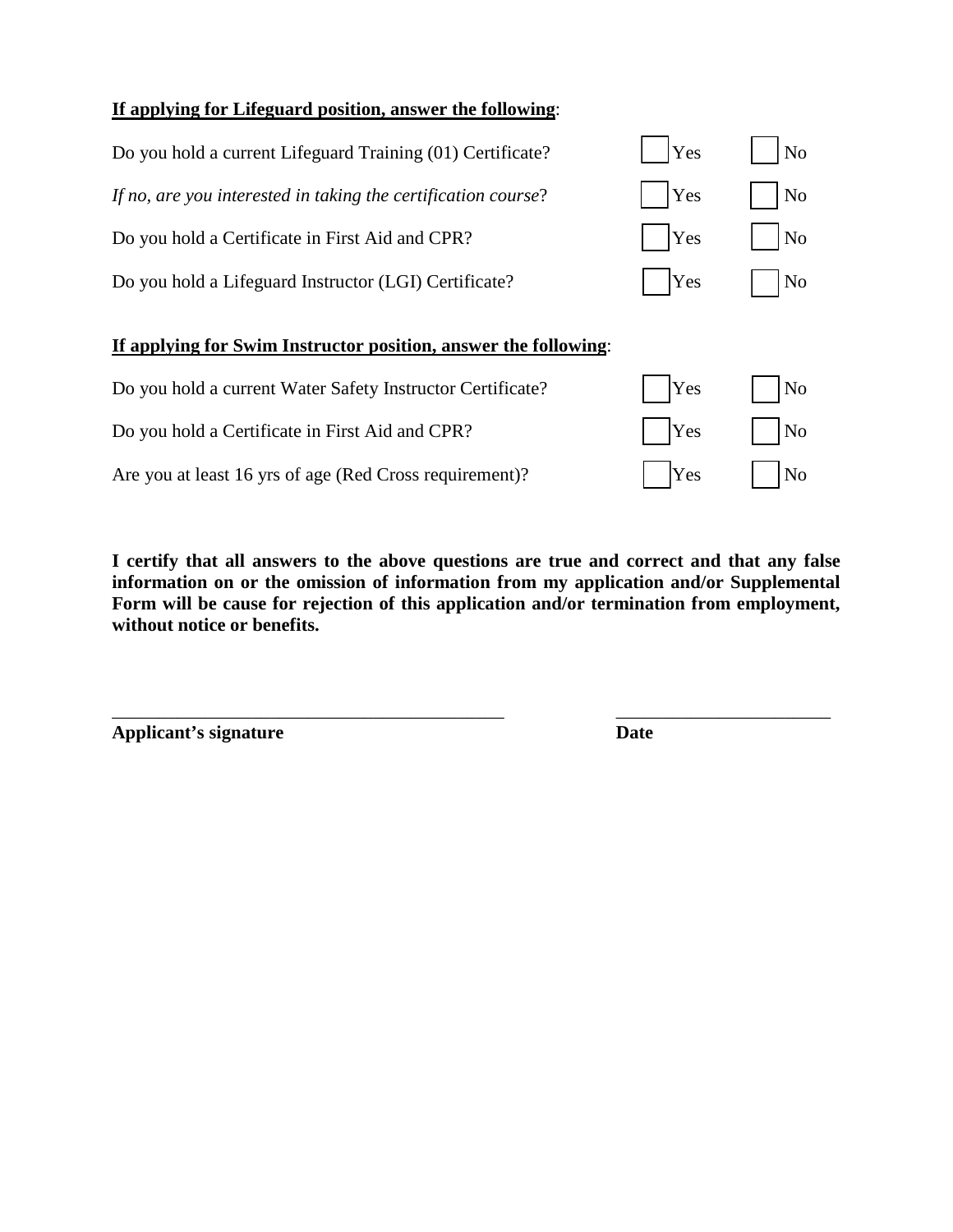

# **CITY OF ANOKA APPLICATION FOR EMPLOYMENT**

*2015 First Ave, Anoka MN 55303 Website: [www.anokaminnesota.com](https://www.anokaminnesota.com) Phone: 763-576-2700*

#### **Position for which you are applying**: Summer Seasonal/ **Consequently and Consequently Seasonal**

#### **PERSONAL INFORMATION**

| Last Name, First, Middle                                                                                      | Date                            |
|---------------------------------------------------------------------------------------------------------------|---------------------------------|
|                                                                                                               |                                 |
| <b>Street Address</b>                                                                                         | Phone (including Area Code)     |
| City, State, Zip                                                                                              | Alt Phone (including Area Code) |
| Were you previously employed by the City of Anoka?<br>Yes<br>Position held:<br>If yes, provide details: Dates | $\overline{\rm No}$             |
| Are you legally eligible for employment in the United States?<br>Yes                                          | N <sub>0</sub>                  |
| Yes<br>Do you have a valid Minnesota Driver's License?<br>No<br>If yes, please list your Driver's License #   |                                 |

FOR POLICE OFFICERS ONLY: Have you even been convicted of or are you awaiting trial for a violation of the law, other than a minor traffic violation (Minor traffic violation such as a parking ticket)?  $\Box$  Yes  $\Box$  No **The fact that you are awaiting trial or have a record of conviction will not necessarily preclude you from employment.**

\_\_\_\_\_\_\_\_\_\_\_\_\_\_\_\_\_\_\_\_\_\_\_\_\_\_\_\_\_\_\_\_\_\_\_\_\_\_\_\_\_\_\_\_\_\_\_\_\_\_\_\_\_\_\_\_\_\_\_\_\_\_\_\_\_\_\_\_\_\_\_\_\_\_\_\_\_\_\_\_\_\_\_\_\_\_\_\_\_\_\_

If yes, please explain:  $\Box$ 

#### **EDUCATION AND TRAINING**

| Did you graduate from high school or receive a GED? |  | Yes |  | N <sub>0</sub> |
|-----------------------------------------------------|--|-----|--|----------------|
|-----------------------------------------------------|--|-----|--|----------------|

How many years of education have you had beyond high school? \_\_\_\_\_\_\_\_\_\_\_\_\_\_\_\_\_\_\_

| Name of Technical, Community,<br>College, University Attended | City/State | Certificate/Degree<br>Attained | Major Course(s) of<br>Study |
|---------------------------------------------------------------|------------|--------------------------------|-----------------------------|
|                                                               |            |                                |                             |
|                                                               |            |                                |                             |
|                                                               |            |                                |                             |
|                                                               |            |                                |                             |
|                                                               |            |                                |                             |

#### **THE CITY OF ANOKA IS AN AFFIRMATIVE ACTION/EQUAL OPPORTUNITY EMPLOYER**

*For Office Use Only Date Received \_\_\_\_\_\_\_\_\_\_\_\_\_\_\_*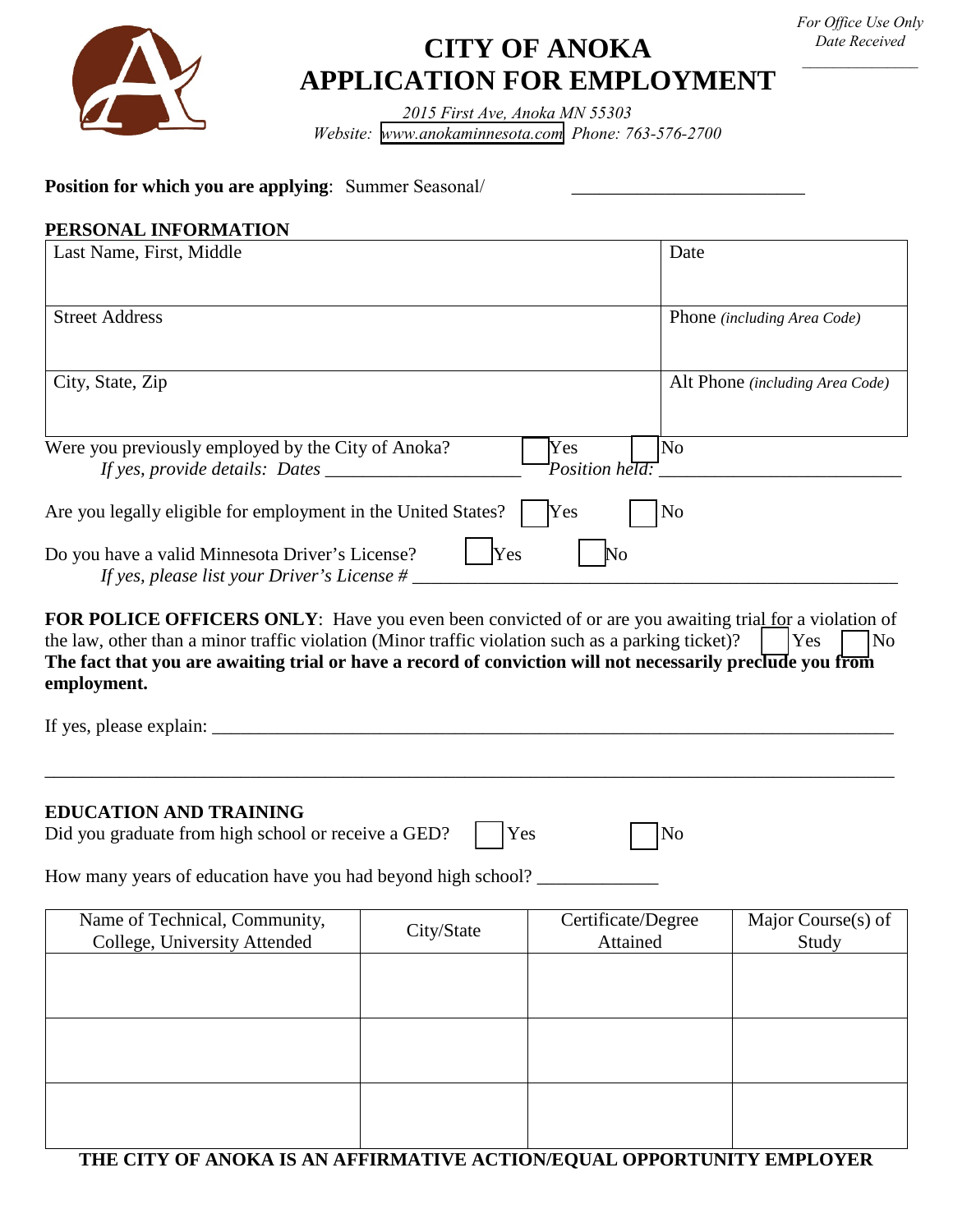#### **EMPLOYMENT & BUSINESS EXPERIENCE** *(List more recent job first, attach additional sheets if necessary)*

| <b>Company Name</b>               | Phone (including area code)    |                |
|-----------------------------------|--------------------------------|----------------|
| Address                           | Employment Dates (Start – End) |                |
| Name of Supervisor                | <b>Weekly Pay</b>              | Hours Per Week |
| Your Job Title                    | Reason for Leaving             |                |
| Your Job Responsibilities/Duties: |                                |                |
|                                   |                                |                |
|                                   |                                |                |
|                                   |                                |                |

| <b>Company Name</b>               | Phone (including area code)    |                |
|-----------------------------------|--------------------------------|----------------|
| Address                           | Employment Dates (Start – End) |                |
| Name of Supervisor                | <b>Weekly Pay</b>              | Hours Per Week |
| Your Job Title                    | Reason for Leaving             |                |
| Your Job Responsibilities/Duties: |                                |                |
|                                   |                                |                |
|                                   |                                |                |

| <b>Company Name</b>               | Phone (including area code)    |                |  |
|-----------------------------------|--------------------------------|----------------|--|
| <b>Address</b>                    | Employment Dates (Start – End) |                |  |
| Name of Supervisor                | <b>Weekly Pay</b>              | Hours Per Week |  |
| Your Job Title                    | Reason for Leaving             |                |  |
| Your Job Responsibilities/Duties: |                                |                |  |
|                                   |                                |                |  |
|                                   |                                |                |  |

*We may contact the Employers listed above, unless you indicate who not to contact here:*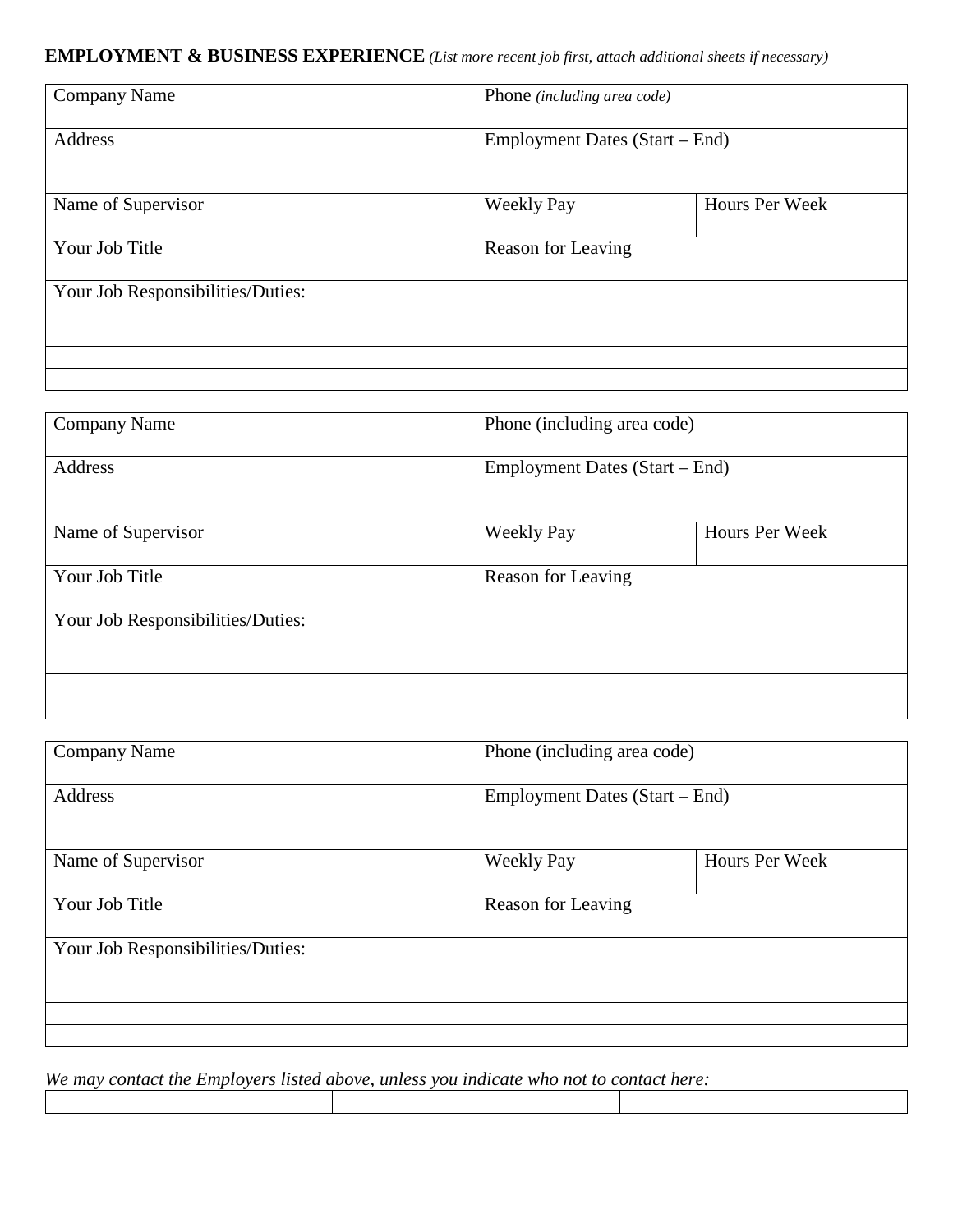**SPECIAL SKILLS & TRAINING**: *(Include any special skills or training that you feel more fully explains your qualifications for employment, i.e. Licenses, Certifications, machine operations, etc.)*

**ADDITIONAL INFORMATION** *(List additional information that you feel may be important for us to know in evaluating your application, i.e. professional memberships, relevant community activities or volunteer work, skills or specific accomplishments)*

**REFERENCES** *(please list 3 people, who are not relatives, whom can be contacted regarding your qualifications, work* 

#### **AS AN APPLICANT YOU AGREE TO AND UNDERSTAND THE FOLLOWING**:

The City of Anoka is an Equal Opportunity Employer. Discrimination because of race, sex, color, religion, national origin physical or mental disabilities, or status as a disabled Veteran or Veteran of the Vietnam era is prohibited. The Age Discrimination in Employment Act prohibits discrimination on the basis of age with respect to individuals who are at least 40, but less than 70 years of age. If you believe you have been discriminated against, you may notify the appropriate federal or state agencies.

You understand that your employment at the City of Anoka will be conditioned on your qualifications as a U.S. Citizen or as an alien authorized to work in the United States. You will be required to provide proof of your qualification on or after the commencement of your employment with the City under the Immigration Reform and Control Act of 1986. Your failure to provide the necessary documentation or other proof may be sufficient to disqualify you for employment and could result in your immediate discharge.

The City may conduct investigations, including verification of prior employment history and education. By signing this application, you authorize the City to make these investigations and indicate your awareness that false statement or failure to disclose information may be sufficient to disqualify you for employment or, if employed, may result in your dismissal.

**SIGNATURE OF APPLICANT**: \_\_\_\_\_\_\_\_\_\_\_\_\_\_\_\_\_\_\_\_\_\_\_\_\_\_\_\_\_\_\_\_\_\_\_ DATE: \_\_\_\_\_\_\_\_\_\_\_\_\_\_\_\_\_\_\_

*habits and/or character)* 

| Name | Address | Phone <i>(including area code)</i> | How/Length of time<br>you've known them |
|------|---------|------------------------------------|-----------------------------------------|
|      |         |                                    |                                         |
|      |         |                                    |                                         |
|      |         |                                    |                                         |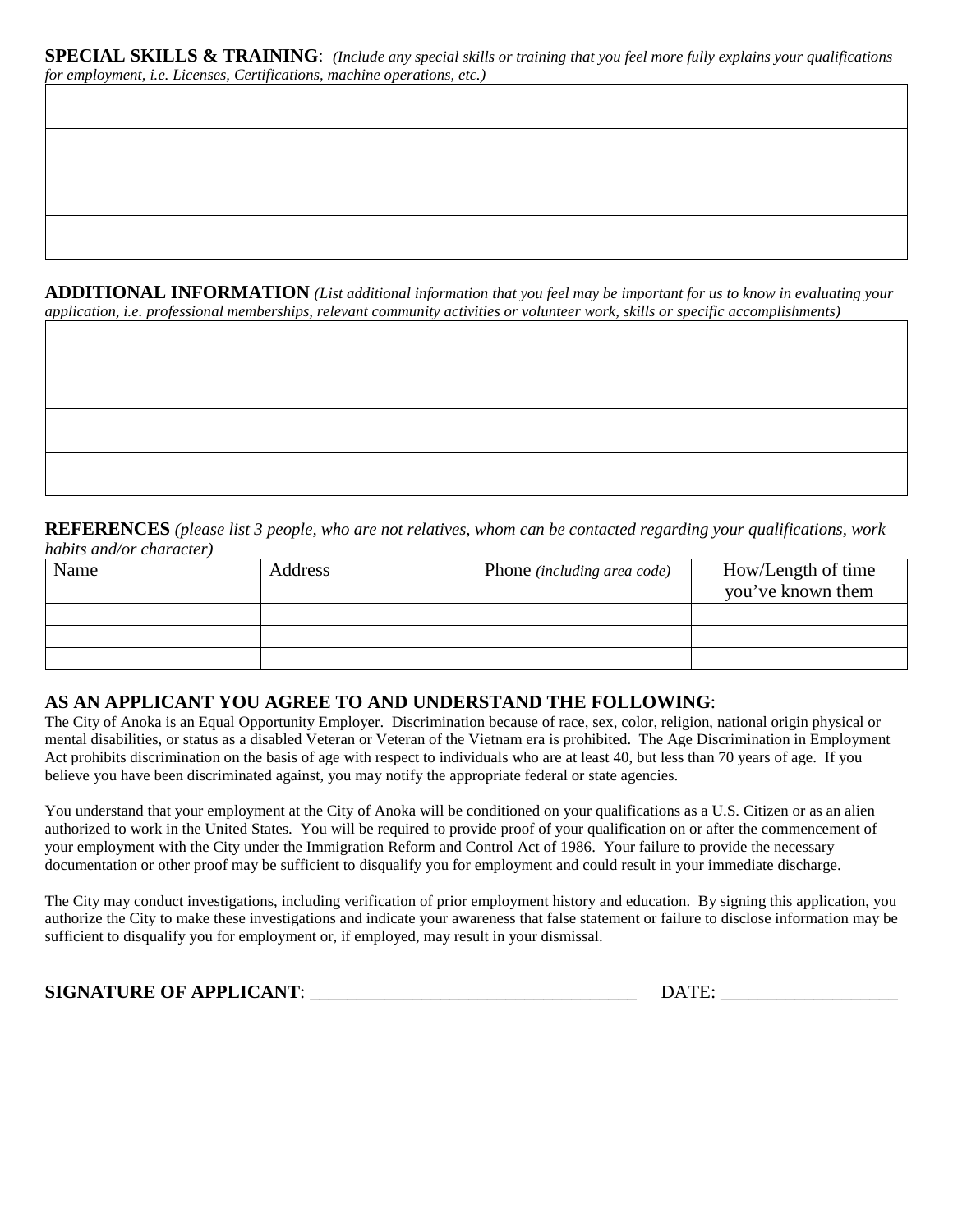#### **VETERAN'S PREFERENCE**

|                              | Claim for Veteran's Preference: Veteran's preference will be applied subject to the provisions of Minnesota             |
|------------------------------|-------------------------------------------------------------------------------------------------------------------------|
|                              | Statues 43A.11. To qualify for preference you must have been separated under honorable conditions from any              |
|                              | branch of the armed forces of the United States after having serve on active duty for 181 consecutive days or by        |
|                              | reason of disability incurred while serving on active duty, and be a United States citizen or resident alien; or be the |
|                              | surviving spouse of a deceased veteran or be the spouse of a disabled veteran who, because of such disability, is       |
|                              | unable to qualify; and not be currently receiving or eligible to receive monthly veteran's pension based exclusively    |
|                              | on length of military service. If you qualify for the position for which you are applying, do you intend to claim a     |
| veteran's preference?<br>Yes | No If yes, please check the preference you are claiming                                                                 |
| Veteran (10 pts)             | Spouse of deceased Veteran                                                                                              |
| Disabled Veteran (15 pts)    | Spouse of disabled veteran who is unable to u se preference due<br>to disability $(15 \text{ pts})$                     |

#### **NOTE: You must submit forms DD214 and USD VA letter if claiming disabled status, in order to receive preference points.**

# **TENNESSEN WARNING**

Minnesota Law requires that you be informed of the purposes and intended uses of the information you provide to the City of Anoka during the application process or during employment.

Any information about yourself that you provide to the City during the application process will be used to identify you as an applicant and to assess your qualifications for employment with the City. If you wish to be considered for employment, you are required to provide the information requested in the Application for Employment. If you fail to supply information requested in the application, it may mean that your application will not be considered.

You are hereby advised that under Minnesota Law, the following information about you must be made available to any member of the public who requests it:

- ■Veteran Status ■Relevant Test Score Rank on eligibility list
- 
- 
- Job History **Education and Training** Work availability
- 

Your name will not be made available to the public unless you are selected to be interviewed by the City.

All other information about yourself that you provide during the application process or during employment with the City is classified as private under State Law. That is, information may not be provided to members of the public except:

- **Persons authorized to have access to the information under State Law; and**
- Person authorized by court order to have access to the information; and
- Person to whom you consent in writing to have access to the information.

# **APPLICANT MUST SIGN AS ACKNOWLEDGEMENT OF TENNESSEN WARNING**:

**Signature**: \_\_\_\_\_\_\_\_\_\_\_\_\_\_\_\_\_\_\_\_\_\_\_\_\_\_\_\_\_\_\_\_\_\_\_\_\_\_\_\_\_ Date: \_\_\_\_\_\_\_\_\_\_\_\_\_\_\_\_\_\_\_\_\_\_